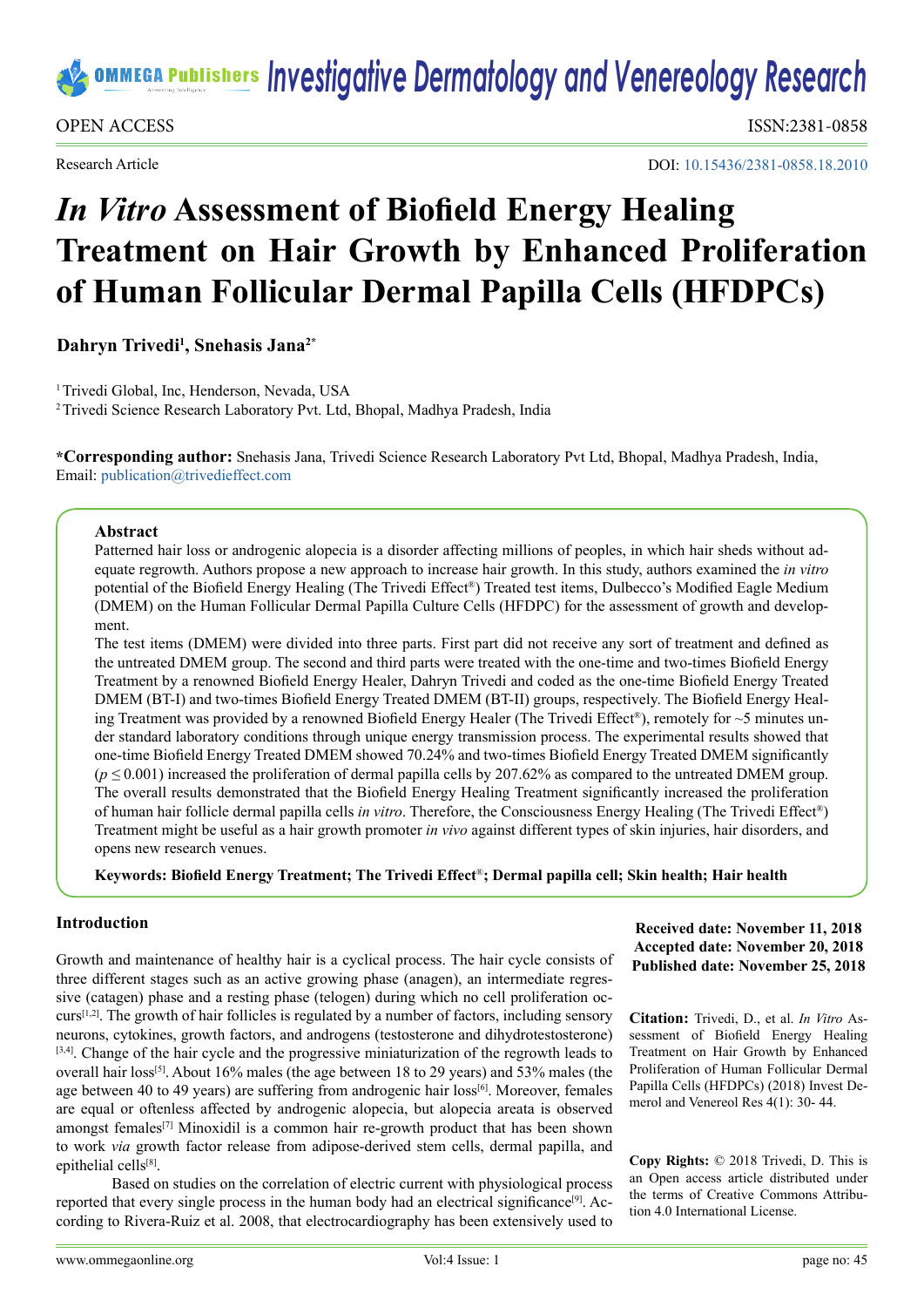**Citation:** Trivedi, D., et al. *In Vitro* Assessment of Biofield Energy Healing Treatment on Hair Growth by Enhanced Proliferation of Human Follicular Dermal Papilla Cells (HFDPCs) (2018) Invest Demerol and Venereol Res 4(1): 45- 49.

measure the Biofield of the human body<sup>[10]</sup>. Thus, the cumulative effect of bio-magnetic field and electric field surrounds the human body is defined as biofield. The energy associated with this field is considered as biofield energy and it can also be monitored using Electro Myo Graphy (EMG) and Electro Encephalo Gram (EEG)<sup>[11]</sup>. In recent years, several scientific reports have revealed the useful effects of Biofield Energy Treatment, which have shown to enhance the immune function in patients with cervical cancer *via* therapeutic touch<sup>[12]</sup>, and massage therapy<sup>[13]</sup>. Complementary and Alternative Medicine (CAM) therapies are now rising as preferred models of treatment, among which Biofield Therapy (or Healing Modalities) is one approach that has been reported to have several human benefits to enhance physical, mental and emotional wellness. However, as per the data of 2017 from the National Health Interview Survey (NHIS), which indicated that more than 20% of Americans use dietary supplements as a complementary health approach $[14]$ . Additionally, other medicines and practices are employed, such as natural products, deep breathing, yoga, Tai Chi, Qi Gong, chiropractic / osteopathic manipulation, meditation, massage, special diets, homeopathy, progressive relaxation, guided imagery, acupressure, acupuncture, other relaxation techniques, hypnotherapy, healing touch, movement therapy, Pilates, Rolfing structural integration, mindfulness, Ayurvedic medicine, traditional Chinese herbs / medicine, naturopathy, essential oils, aromatherapy, Reiki, and cranial sacral therapy. The National Center of Complementary and Integrative Health (NCCIH) has recognized and accepted Biofield Energy Healing as a CAM health care approach<sup>[15]</sup>. Human Biofield Energy has subtle energy that has the capacity to work in an effectively<sup>[\[16\]](#page-3-13)</sup>. CAM therapies have been practiced worldwide with reported clinical benefits in different diseases<sup>[17]</sup>. Biofield Energy can be harnessed and transmitted by the experts into living and non-living things *via* the process of Biofield Energy Healing Transmission. The Trivedi Effect®-Consciousness Energy Healing Treatment has been reported with a significant effect on the physicochemical properties of metals, chemicals, ceramics, and polymers[\[18-20\]](#page-3-15), improved agricultural crop yield, productivity, and quality $[21,22]$ , and transformed antimicrobial characteristics<sup>[23-25]</sup>, biotechnology<sup>[26,27]</sup>, improved bioavailabili-ty<sup>[\[28-30\]](#page-4-0)</sup>, skin health<sup>[31,32]</sup>, nutraceuticals<sup>[33,34]</sup>, cancer research<sup>[35,36]</sup>, bone health<sup>[\[37-39\]](#page-4-4)</sup>, human health and wellness. Based on the literature information and the importance of Biofield Energy Healing Treatment on various fields, the authors sought to evaluate the impact of the Biofield Energy Treatment (The Trivedi Effect®) on androgenic alopecia, specifically for human dermal papilla cell growth activity using a standard assay.

# **Materials and Methods**

**Chemicals and Reagents:** Dulbecco's Modified Eagle Medium (DMEM) and Fetal Bovine Serum (FBS) were obtained from Gibco, India. 3-(4, 5-Dimethylthiazol-2-yl)-2,5-Diphenyltetrazolium Bromide (MTT) and Ethylene Diamine Tetra Acetic Acid (EDTA) were obtained from Sigma Chemical Co. (St. Louis, MO). Minoxidil sulphate (positive control) was purchased from Clearsynth Labs Ltd., Mumbai. Antibiotics solution (penicillin-streptomycin) was procured from HiMedia, India. Other chemicals used in this study were analytical grade and obtained from India.

**BrdU Incorporation Cell Proliferation Assay in HFDPCs:** The human follicular dermal papilla cells (HFDPCs) in DMEM supplemented with 10% FBS were counted using a hemocytometer and a single cell suspension was prepared. The single cell suspension was seeded at a density of 800 cells / well in a fresh DMEM supplemented with 10% FBS in 96-well plates. Then, the cells were incubated in a  $CO_2$  incubator for 24 hours at 37°C, 5 %  $CO<sub>2</sub>$ , and 95% humidity. After 24 hours of incubation, the medium was replaced with a fresh DMEM supplemented with 0.1% FBS. Further, after 24 hours, cells were treated with the test items and positive control (minoxidil sulphate). After incubation for 48 hours, the effect of the test items on cell proliferation was assessed by Bromodeoxyuridine (BrdU) incorporation using colorimetric ELISA kit. For that, 10 µL of BrdU solution was added per well and the cells were incubated for 90 minutes at 37ºC. After incubation, the medium was removed from each well by gentle pipetting. About 200 µL of a FixDenat solution was added to each well. After incubation, cells were incubated for 30 minutes at Room Temperature (RT) (15 - 25ºC). The Fix-Denat solution was removed by gentle pipetting. After incubation, 100 µL of anti-BrdU-POD (peroxidase) solution was added to each well. Then, the cells were incubated for 90 minutes at RT (15 - 25ºC). After incubation, the anti-BrdU-POD solution was removed by gentle pipetting. Each well was washed 3 times using 200 µL of washing solution. About 100 µL of substrate solution was added to each well. Cells were incubated for 30 minutes at RT (15 - 25ºC). After incubation, the absorbance of each well was measured at 370 nm.

Cellular proliferation was determined as following Equation (1):

% Cellular proliferation = {(B - A) / A} x 100...................(1) Where,  $A = OD$  of Untreated DMEM wells

 $B = OD$  of cells treated with the test items/positive control

**Experimental Design:** The experimental groups composed of group 1 (G-I) with DMEM medium defined as the untreated DMEM group. Group 2 (G-II) contained positive control (minoxidil sulphate) at various concentrations. Further, group 3 (G-III) included one-time Biofield Energy Treated DMEM and denoted as BT-I, while group 4 (G-IV) included the two-times Biofield Energy Treated DMEM and denoted as BT-II.

**Biofield Energy Healing Strategy:** The test item, DMEM was divided into three parts. First part did not receive any sort of treatment and defined as the untreated DMEM group. The second and third parts were treated with the one-time and two-times Biofield Energy Treatment by a renowned Biofield Energy Healer (The Trivedi Effect®), Dahryn Trivedi remotely for ~5 minutes under laboratory conditions and coded as the one-time Biofield Energy Treated DMEM (BT-I) and two-times Biofield Energy Treated DMEM (BT-II) groups, respectively. The healer in this study never visited the laboratory in person, nor had any contact with the test items (DMEM medium). Further, the untreated DMEM group was treated with a "sham" healer for comparative purposes. The "sham" healer did not have any knowledge about the Biofield Energy Treatment. After that, the Biofield Energy Treated and untreated test items were kept in similar sealed conditions for experimental study.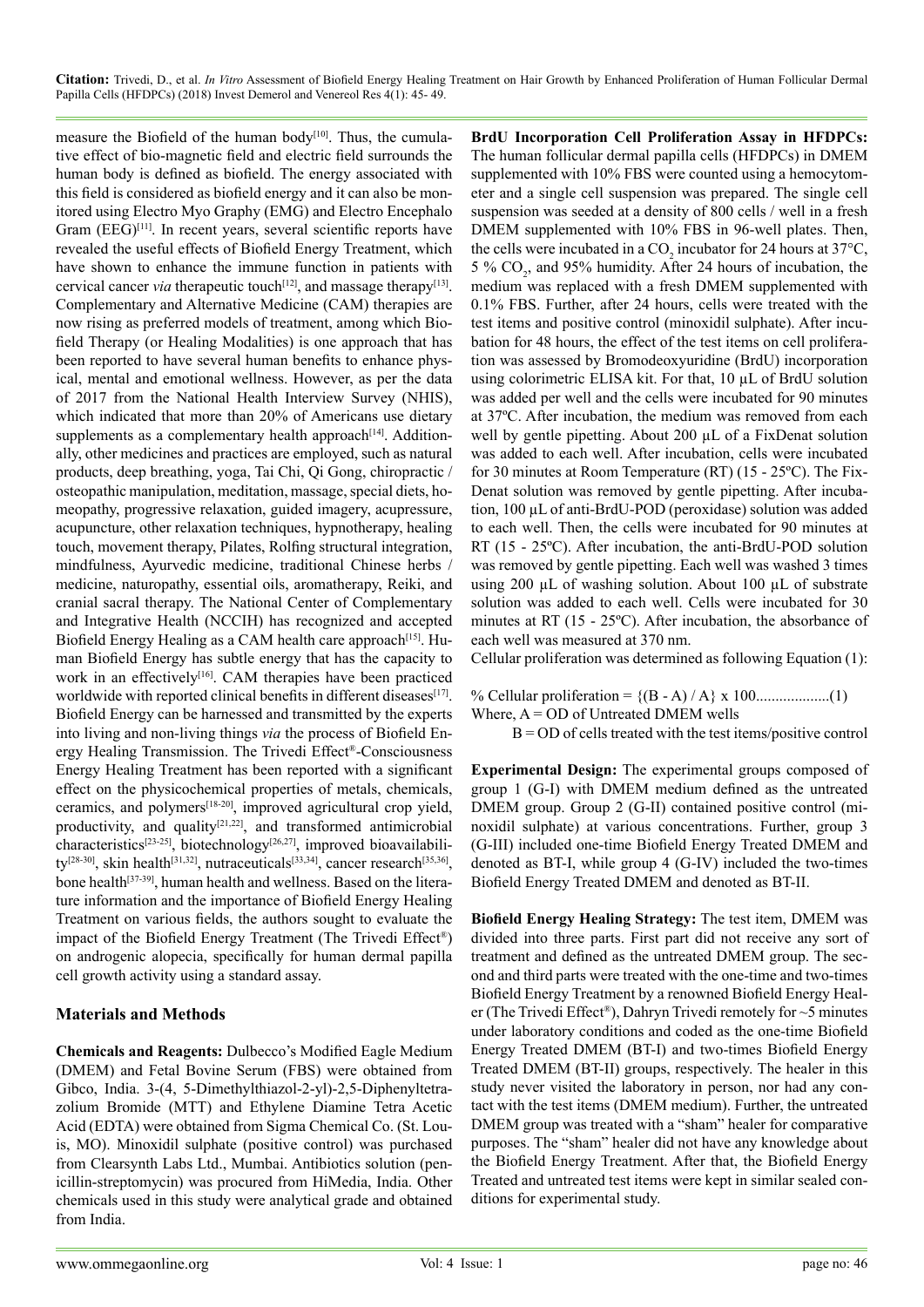

**Statistical Analysis:** All the values were represented as Mean ± SEM (Standard Error of Mean) of three independent experiments. The statistical analysis was performed using SigmaPlot statistical software (v11.0). For two group comparisons the student's *t*-test was used. For multiple group comparison, one-way analysis of variance (ANOVA) was used followed by post-hoc analysis by Dunnett's test. Statistically significant values were set at the level of  $p \le 0.05$ .

# **Results and Discussion**

Proliferation of Dermal Papilla Cells: Human hair growth is a unique repetitive cycle of initiation (anagen), regression (catagen), and shifting of hair bulb (telogen). Dermal Papilla Cells (DPCs) can influence the regulation of hair follicle development and periodic regeneration. Alteration of normal physiology of DPCs can cause hair loss<sup>[\[40-43\]](#page-4-5)</sup>. The follicular morphogenesis and hair growth also depend on the interaction between the epithelial and mesenchymal cells of hair follicles $[44,45]$ . Topical application of minoxidil is a well-established therapeutic for various types of hair growth-related disorders like androgenic alopecia[\[46\]](#page-4-7). The immortalized human follicular dermal papilla cells suspension was treated with the positive control and test items (DMEM). The percent increase of DPCs in the test items and positive control is shown in Figure 1. The study results revealed that the percent proliferation of DPCs in the untreated DMEM group was 100%. Moreover, the percent proliferation of DPCs was significantly ( $p \le 0.001$ ) increased in a concentration-dependent manner by 68.57%, 187.14%, and 230.95% at 0.001, 0.01, and  $0.1 \mu M$ , respectively, in the positive control (minoxidil) group compared to the untreated DMEM group. Furthermore, one-time Biofield Energy Treated DMEM group (BT-I) showed 70.24%, while two-times Biofield Energy Treated DMEM group (BT-II) showed significantly increased proliferation of DPCs by 207.62% with respect to the untreated DMEM group (Figure 1). Here, the findings clearly anticipated that Biofield Energy Treatment significantly enhanced the percent proliferation of DPCs.



Figure 1: Effect of the test samples on hair growth regarding dermal papilla cells (DPCs) proliferation after 48 hours of treatment in immortalized human follicular dermal papilla cell line (HFDPC). BT-I: One-time Biofield Energy Treated DMEM; BT-II: Two-times Biofield Energy Treated DMEM. All the values are represented as mean  $\pm$  SEM of three independent experiments. \*\*\* $p \leq 0.001$  *vs*. untreated DMEM group.

Besides, some representative photo micro graphs showed the intensity of proliferative DPCs after treatment with the test items (DMEM) in HFDPC (Figure 2). Overall, data showed that two-times Biofield Energy Treatment remarkably improved the growth and proliferation of human dermal papilla cells *in vitro*. Based on that it is concluded that, two-times Biofield Energy Treatment could be more advantageous than onetime transmission of Consciousness Energy Therapy to maintain a steady-state proliferation of hair follicles.



**Figure 2:** Effect of Biofield Energy Treated DMEM on the proliferation of dermal papilla cells (DPCs) in Human Follicular Dermal Papilla Cell Line (HFDPC) and the representative images of different treatment groups. BT-I: One-time Biofield Energy Treated DMEM; BT-II: Twotimes Biofield Energy Treated DMEM

# **Conclusion**

The experimental results showed that one-time and two-times Biofield Energy Treated test items (DMEM) group showed 70.24% and 207.62% increase of Human Dermal Papilla Cells (DPCs), respectively, *in vitro*. Overall, Biofield Energy Treated test items significantly enhanced the DPCs. In conclusion, The Trivedi Effect®-Consciousness Energy Healing Treatment might act as an effective hair growth enhancer and it can be used as a complementary and alternative treatment for the prevention of various types of skin and hair-related disorders like necrotizing fasciitis, actinic keratosis, sebaceous cysts, diaper rash, decubitus ulcer, androgenetic alopecia, telogen effluvium, trichodystrophy, alopecia areata, etc. Besides, it could be useful to improve cell-to-cell communication, normal cell growth, cell differentiation, neurotransmission, cell cycling and proliferation, hormonal balance, skin health, immune and cardiovascular functions. Moreover, it can potentially be utilized in organ transplants (i.e., kidney transplants, liver transplants and heart transplants), hormonal imbalance, aging, and various immune-related disease conditions such as Ulcerative Colitis (UC), Alzheimer's Disease (AD), dermatitis, Irritable Bowel Syndrome (IBS), asthma, Hashimoto Thyroiditis, pernicious anemia, Sjogren Syndrome, multiple sclerosis, aplastic anemia, hepatitis, diverticulitis, Graves' Disease, dermatomyositis, diabetes, myasthenia gravis, Parkinson's Disease, atherosclerosis, Systemic Lupus Erythematosus (SLE), stress, etc. with a safe therapeutic index to improve overall health and the quality of life.

**Acknowledgements:** Authors gratefully acknowledged to Trivedi Global, Inc., Trivedi Science, Trivedi testimonials and Trivedi master wellness for their support. In addition, authors are thankful for the support of Dabur Research Foundation for conducting this study.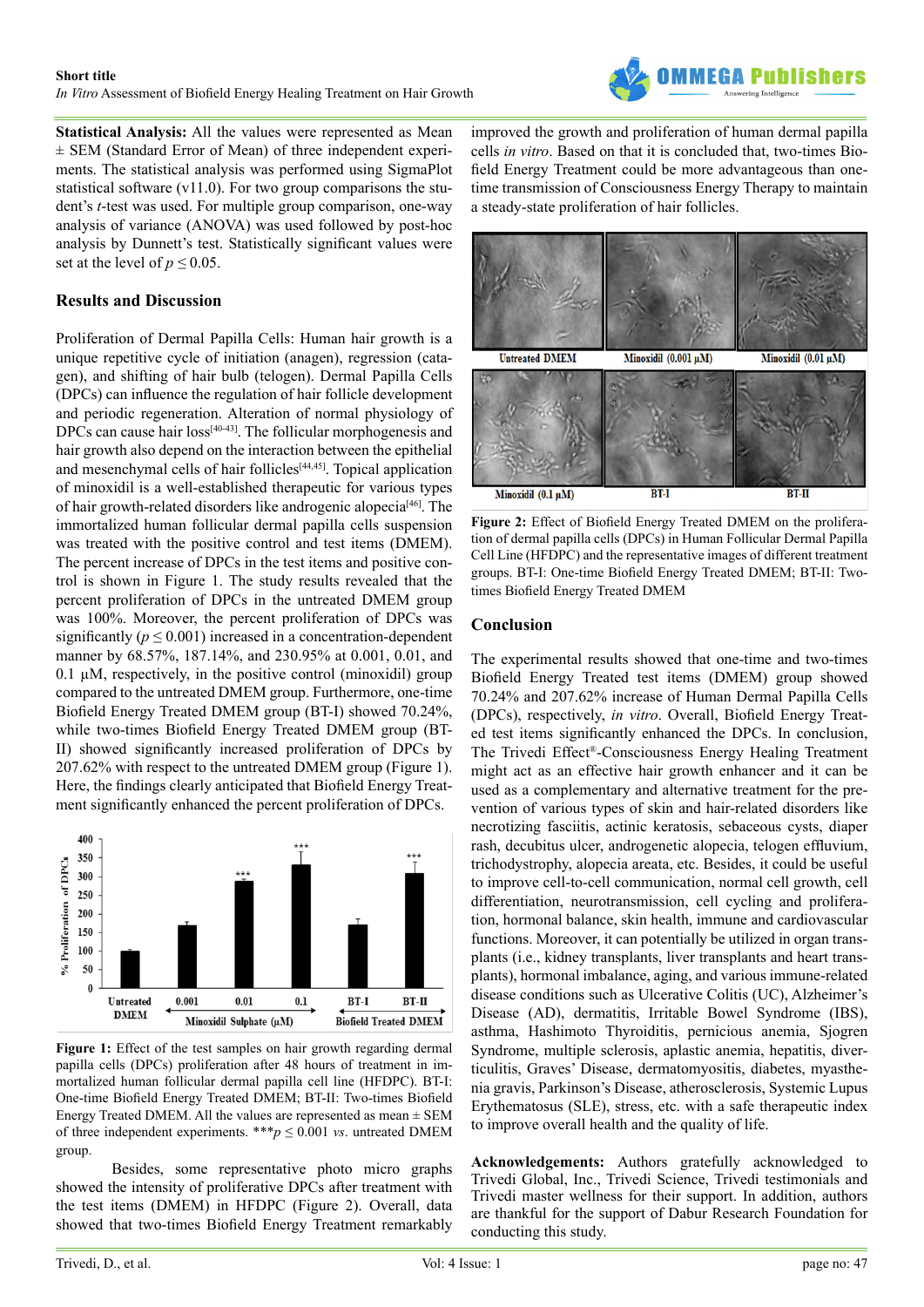**Citation:** Trivedi, D., et al. *In Vitro* Assessment of Biofield Energy Healing Treatment on Hair Growth by Enhanced Proliferation of Human Follicular Dermal Papilla Cells (HFDPCs) (2018) Invest Demerol and Venereol Res 4(1): 45- 49.

**Abbreviations:** CAM: Complementary and Alternative Medicine; DPCs: Dermal Papilla Cells; DMEM: Dulbecco's Modified Eagle Medium; FBS: Fetal Bovine Serum; BrdU: Bromodeoxyuridine; POD: Peroxidase

# **References**

- <span id="page-3-0"></span>1. Philpott, M.P., Green, M.R., Kealey, T. Human hair growth *in vitro*. (1990) J Cell Sci 97(3): 463-471. [Pubmed](https://www.ncbi.nlm.nih.gov/pubmed/1705941)| Crossref| [Others](http://jcs.biologists.org/content/97/3/463)
- 2. Hoffmann, R., Happle, R. Current understanding of androgenetic alopecia. Part II: Clinical aspects and treatment. (2000) Eur J Dermatol 10(5): 410- 417. [Pubmed](https://www.ncbi.nlm.nih.gov/pubmed/10882953)| Crossref| [Others](https://www.researchgate.net/publication/12436033_Current_understanding_of_androgenetic_alopecia_Part_II_Clinical_aspects_and_treatment)
- <span id="page-3-1"></span>3. Paus, R., Cotsarelis, G. The biology of hair follicles. (1999) N Engl J Med 341(1): 491- 497. [Pubmed](https://www.ncbi.nlm.nih.gov/pubmed/10441606)| [Crossref](https://doi.org/10.1056/NEJM199908123410706)| [Others](https://www.researchgate.net/publication/12857421_The_Biology_of_Hair_Follicles)
- 4. Stenn, K.S., Paus, R. Controls of hair follicle cycling. (2001) Physiol Rev 81(1): 449- 494. [Pubmed](https://www.ncbi.nlm.nih.gov/pubmed/11152763)| Crossref| [Others](https://www.dolcera.com/wiki/images/temp/20061231083618!Diabetes_Products_and_Services.pdf)
- <span id="page-3-2"></span>5. Courtois, M., Loussouarn, G., Hourseau, C., et al. Hair cycle and alopecia. (1994) Skin Pharmacol 7(1-2): 84-89. [Pubmed|](https://www.ncbi.nlm.nih.gov/pubmed/8003330) Crossref| Others
- <span id="page-3-3"></span>6. Rhodes, T., Girman, C.J., Savin, R.C., et al. Prevalence of male pattern hair loss in 18-49 year old men. (1998) Dermatol Surg 24(12):1330-1332. [Pubmed](https://www.ncbi.nlm.nih.gov/pubmed/9865198)| Crossref| [Others](https://www.researchgate.net/publication/13423298_Prevalence_of_Male_Pattern_Hair_Loss_in_18-49_Year_Old_Men)
- <span id="page-3-4"></span>7. Goldstein, B.G., Goldstein, A.O. Patient education: Hair loss in men and women (androgenetic alopecia) (Beyond the Basics). (2018). Pubmed| Crossref| Others
- <span id="page-3-5"></span>8. Choi, N., Shin, S., Song, S.U., et al. Minoxidil promotes hair growth through stimulation of growth factor release from adipose-derived stem cells. (2018) Int J Mol Sci 19(3): 691. [Pubmed](https://www.ncbi.nlm.nih.gov/pubmed/29495622)| [Crossref](https://doi.org/10.3390/ijms19030691.)| [Others](https://www.researchgate.net/publication/323460699_Minoxidil_Promotes_Hair_Growth_through_Stimulation_of_Growth_Factor_Release_from_Adipose-Derived_Stem_Cells)
- <span id="page-3-6"></span>9. Burr, H.S. Bibliography of Harold Saxton Burr. (1957) Yale J Biol Med 30(3): 163-167. Pubmed| Crossref| [Others](http://europepmc.org/articles/pmc2603696)
- <span id="page-3-7"></span>10. Rivera-Ruiz, M., Cajavilca, C., Varon, J. Einthoven's String Galvanometer: the first electrocardiograph. (2008) Tex Heart Inst J 35(2):174-178. [Pubmed](https://www.ncbi.nlm.nih.gov/pubmed/18612490)| Crossref| [Others](https://www.researchgate.net/publication/5239260_Einthoven%27s_String_Galvanometer_The_first_electrocardiograph)
- <span id="page-3-8"></span>11. Zahra, M. Farsi, M. Biofield therapies: Biophysical basis and biological regulations. (2009) Complement Ther Clin Pract 15(1): 35-37. [Pubmed](https://www.ncbi.nlm.nih.gov/pubmed/19161953)| [Crossref](https://doi.org/10.1016/j.ctcp.2008.07.001)| [Others](https://www.sciencedirect.com/science/article/pii/S1744388108000649)
- <span id="page-3-9"></span>12. Lutgendorf, S.K., Mullen-Houser, E., Russell, D., et al. Preservation of immune function in cervical cancer patients during chemoradiation using a novel integrative approach. (2010) Brain Behav Immun 24(8): 1231-1240. [Pubmed](https://www.ncbi.nlm.nih.gov/pubmed/20600809)| [Crossref](https://doi.org/10.1016/j.bbi.2010.06.014)| [Others](https://www.semanticscholar.org/paper/Preservation-of-immune-function-in-cervical-cancer-Lutgendorf-Mullen-Houser/288355fb3c3ab6c2a769cefd32938afa61c42e43)
- <span id="page-3-10"></span>13. Ironson, G., Field, T., Scafidi, F., et al. Massage therapy is associated with enhancement of the immune system's cytotoxic capacity. (1996) Int J Neurosci 84(1-4): 205-217. [Pubmed](https://www.ncbi.nlm.nih.gov/pubmed/8707483)| [Crossref](https://doi.org/10.3109/00207459608987266)| [Others](https://www.tandfonline.com/doi/abs/10.3109/00207459608987266)
- <span id="page-3-11"></span>14. Sunjka, M.L., Pejcic, A., Jakovljevic, M. Utilization patterns of complementary and alternative medicine in Australia, Canada and the United States: Popularity of dietary supplements, mindbody and manipulative therapies. (2017)

<span id="page-3-12"></span>Farmeconomia 18(1): 15-20. Pubmed| Crossref| [Others](https://journals.seedmedicalpublishers.com/index.php/FE/article/view/1304/1617)

- 15. Galantino, M.L., Muscatello, L. The psychoneuroimmunology connection. (2011) Energy Medicine East. Pubmed| Crossref| Others
- <span id="page-3-13"></span>16. Jain, S., Hammerschlag, R., Mills, P., et al. Clinical studies of biofield therapies: Summary, methodological challenges, and recommendations. (2015) Glob Adv Health Med 4: 58- 66.

<span id="page-3-14"></span>[Pubmed](https://www.ncbi.nlm.nih.gov/pubmed/26665043)| [Crossref|](https://doi.org/10.7453/gahmj.2015.034.suppl) [Others](https://www.semanticscholar.org/paper/Clinical-Studies-of-Biofield-Therapies%3A-Summary%2C-Jain-Hammerschlag/34afed387f90c1e3c325b443c2ef449c82799931)

17. Rubik, B. The biofield hypothesis: Its biophysical basis and role in medicine. (2002) J Altern Complement Med 8(6): 703-717.

<span id="page-3-15"></span>[Pubmed](https://www.ncbi.nlm.nih.gov/pubmed/12614524)| [Crossref|](https://doi.org/10.1089/10755530260511711) [Others](https://www.researchgate.net/publication/10875131_The_Biofield_Hypothesis_Its_Biophysical_Basis_and_Role_in_Medicine)

- 18. Trivedi, M.K., Tallapragada, R.M. A transcendental to changing metal powder characteristics. (2008) Met Powder Rep 63(9): 22-28,31. Pubmed| [Crossref|](https://doi.org/10.1016/S0026-0657(08)70145-0) [Others](https://www.sciencedirect.com/science/article/abs/pii/S0026065708701450)
- 19. Trivedi, M.K., Nayak, G., Patil, S., et al. Studies of the atomic and crystalline characteristics of ceramic oxide nano powders after bio field treatment. (2015) Ind Eng Manage 4: 161.

Pubmed| [Crossref|](https://doi.org/10.4172/2169-0316.1000161) [Others](https://www.omicsonline.org/open-access/studies-of-the-atomic-and-crystalline-characteristics-of-ceramic-oxide-nano-powders-after-bio-field-treatment-2169-0316-1000161.php?aid=57168)

- 20. Trivedi, M.K., Nayak, G., Patil, S., et al. Effect of biofield energy treatment on physical and structural properties of calcium carbide and praseodymium oxide. (2015) Int J Materials Sci Appl 4(6): 390-395. Pubmed| Crossref| [Others](http://sciencepublishinggroup.com/journal/paperinfo?journalid=123&paperId=10011650)
- <span id="page-3-16"></span>21. Trivedi, M.K., Branton, A., Trivedi, D., et al. Morphological characterization, quality, yield and DNA fingerprinting of biofield energy treated alphonso mango (*Mangifera indica* L.). (2015) J Food Nutrition Sci 3(6): 245-250. Pubmed| [Crossref|](https://doi.org/10.11648/j.jfns.20150306.18) [Others](https://www.trivedieffect.com/the-science/wp-content/uploads/2016/09/Morphological_Characterization_Quality_Yield_and_DNA_Fingerprinting_of_Biofield_Energy_Treated_Alphonso_Mango_Mangifera_indica_L.pdf)
- 22. Trivedi, M.K., Branton, A., Trivedi, D., et al. Evaluation of biochemical marker – Glutathione and DNA fingerprinting of biofield energy treated Oryza sativa. (2015) Ame J BioSci 3(6): 243-248. Pubmed| [Crossref|](https://doi.org/10.11648/j.ajbio.20150306.16) [Others](https://www.trivedieffect.com/the-science/wp-content/uploads/2016/09/Evaluation_of_Biochemical_Marker_Glutathione_and_DNA_Fingerprinting_of_Biofield_Energy_Treated_Oryza_sativa.pdf)
- <span id="page-3-17"></span>23. Trivedi, M.K., Branton, A., Trivedi, D., et al. Phenotyping and 16S rDNA analysis after biofield treatment on Citrobacter braakii: A urinary pathogen. (2015) J Clin Med Genom 3(1): 129.

Pubmed| Crossref| [Others](https://www.trivedieffect.com/the-science/publications/microbial-genetics-publications/phenotyping-and-16s-rdna-analysis-after-biofield-treatment-on-citrobacter-braakii-a-urinary-pathogen/)

- 24. Trivedi, M.K., Patil, S., Shettigar, H., et al. Evaluation of biofield modality on viral load of Hepatitis B and C viruses. (2015) J Antivir Antiretrovir 7(3): 83-88. Pubmed| Crossref| [Others](https://www.trivedieffect.com/the-science/publications/microbiology-publications/evaluation-of-biofield-modality-on-viral-load-of-hepatitis-b-and-c-viruses/)
- 25. Trivedi, M.K., Patil, S., Shettigar, H., et al. An impact of biofield treatment: Antimycobacterial susceptibility potential using BACTEC 460/MGIT-TB System. (2015) Mycobact Dis 5: 189.

<span id="page-3-18"></span>Pubmed| [Crossref|](https://doi.org/10.4172/2161-1068.1000189) [Others](https://www.omicsonline.org/open-access/an-impact-of-biofield-treatment-antimycobacterial-susceptibility-potential-using-bactec-460mgittb-system-2161-1068-1000189.php?aid=59486)

26. Trivedi, M.K., Patil, S., Shettigar, H., et al. Phenotypic and biotypic characterization of *Klebsiella oxytoca*: An impact of biofield treatment. (2015) J Microb Biochem Technol 7: 202-205.

Pubmed| [Crossref|](https://doi.org/10.4172/1948-5948.1000205) [Others](https://www.omicsonline.org/open-access/phenotypic-and-biotypic-characterization-of-klebsiella-oxytoca-an-impact-of-biofield-treatment-1948-5948-1000205.php?aid=58964)

27. Nayak, G., Altekar, N. Effect of biofield treatment on plant growth and adaptation. (2015) J Environ Health Sci 1(2): 1-9.